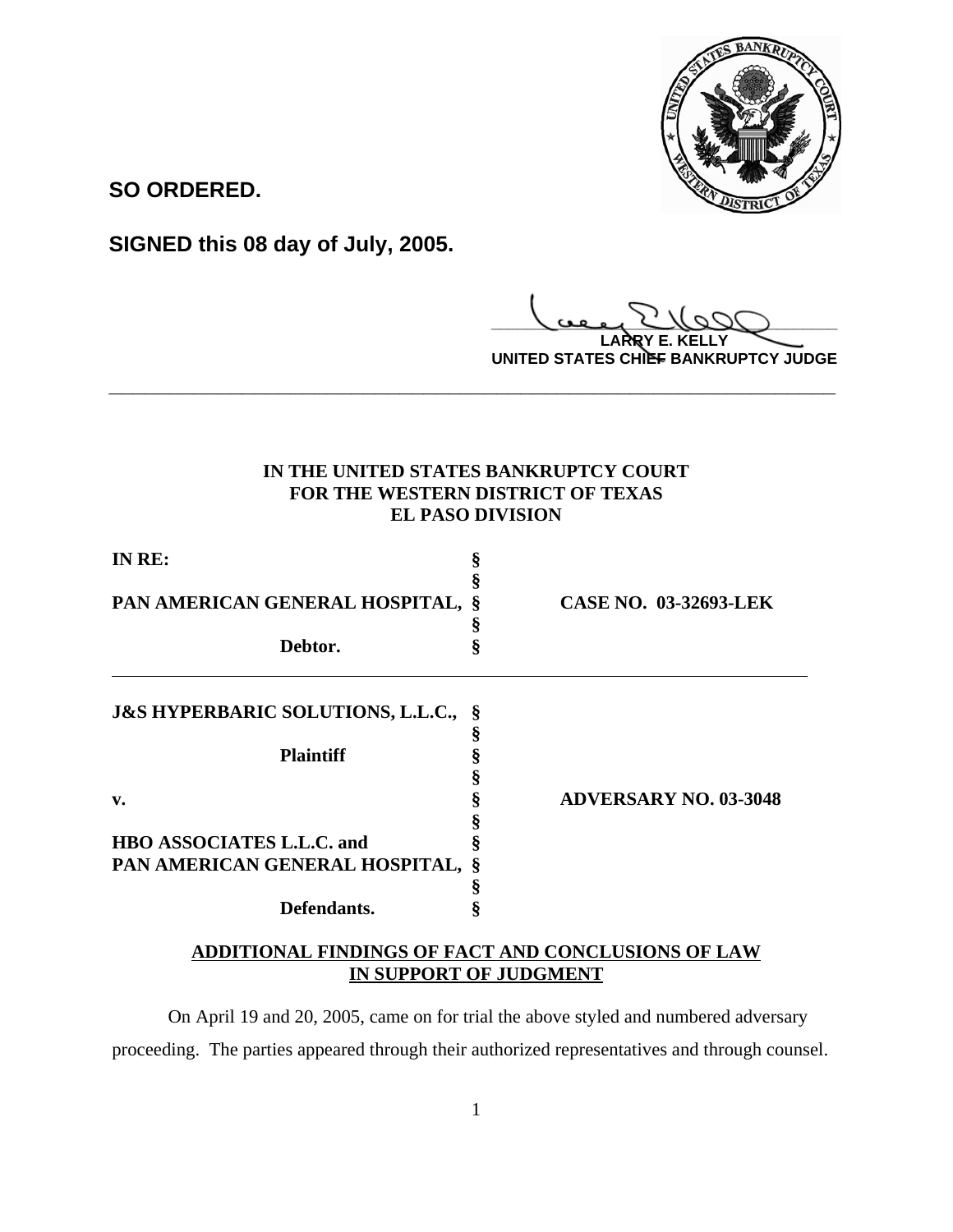After considering the evidence and arguments presented, the court made certain findings of fact and conclusions of law orally on the record from the bench pursuant to Fed.R.Bankr.P. 7052. The court also identified certain other issues, invited the parties to submit additional arguments on them in writing, and reserved the right to make additional findings and conclusions and rule on those matters after those post-trial submissions had been considered.

On May 2 - 4, 2005, those additional memoranda and closing arguments were filed. The court has now reviewed those, and makes the following additional findings of fact and conclusions of law.

### FINDINGS OF FACT AND CONCLUSIONS OF LAW

As a preliminary matter, it is important to note that the court was hampered somewhat by the failure of Mr. Scott Berkey, an original principal of J&S Hyperbaric Solutions, L.L.C. ("Plaintiff") and admittedly still a principal and employee of Plaintiff, to appear at the trial either in person or through deposition. Key issues about the parties' intentions and whether he signed a critical document [Plaintiff's Exh. 8] were raised at trial, and his absence made those issues difficult to determine at best. Similarly, no one made an appearance, personally or by deposition, for the other party to the original Master Lease, Leastar Capital Group, creating the same difficulty. Thus, no one actually personally involved in the execution of the documents testified. In spite of these evidentiary deficiencies, and considering only what was in fact presented, the court makes the following determinations.

## **1. Conversion and the Value of the Generator**

With respect to the value of the generator, it was undisputedly purchased from a local El Paso company [see Plaintiff's Exh. 11], yet no one offered–in person or by deposition–an opinion of value from the seller, the entity perhaps most qualified to give such an opinion. Also, no one presented any evidence as to when the generator was actually purchased, delivered or brought online, and no one testified as to its use, maintenance or the number of hours of it had been operated since then, all facts which presumably would bear on its value.

Based on the evidence that was presented, however, the court finds that Defendant Pan American General Hospital (the "Hospital") effectively converted the generator as of March 18, 2002 [see Plaintiff's Exh. 23]. That date was at most only 133 or so days after the date of the original quote, and most likely was less than 100 days after its original delivery. The court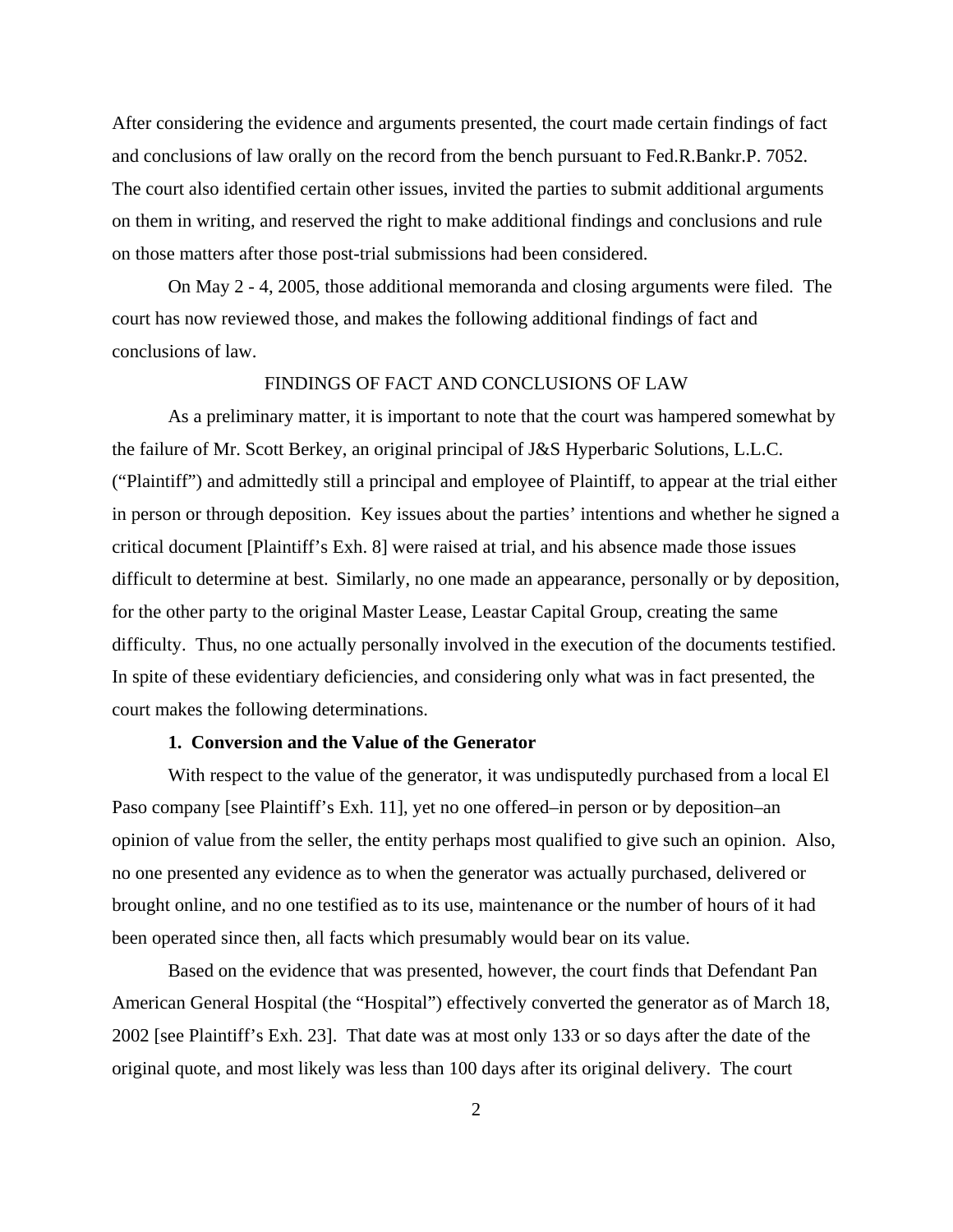therefore finds that the value of the generator was \$25,000 on the date of the Hospital's conversion. The Hospital is therefore liable to the Plaintiff for \$25,000, being the value of the generator that the Hospital refused to turn over after its true owner, the Plaintiff, had made demand on it to make the turn over.

The Plaintiff has also requested, and the court finds that the Hospital is also liable for, interest on that amount from March 18, 2002, to the date of entry of the judgment in this adversary proceeding. *See* **Imperial Sugar Co., Inc. v. Torrans**, 604 S.W.2d 73, 74 (Tex. 1980) ("As a general rule the measure of damages in cases of conversion 'is the value of the property converted at the time of such conversion, with legal interest.'"). No party submitted any authority or evidence on the "rate" of interest applicable so that will be decided when the form of judgment is approved.

The court further finds that Defendant HBO Associates L.L.C. ("HBO") effectively converted the generator no later than July 31, 2003 [see Plaintiff's Exh. 24], when HBO received notice of the Plaintiff's demand and, rather than turn over the generator, continued to lease it to the Hospital. Since there was no competent evidence<sup>1</sup> that the value of the generator on that date was any different than its value as of March 18, 2002 (previously found by the court to be \$25,000), the court finds that HBO is also liable to Plaintiff for conversion damages of \$25,000, plus interest on that amount from July 31, 2003, to the date of entry of judgment in this adversary.

Because the Hospital and HBO each and together refused to return the generator to the Plaintiff from July 31, 2003, to present, despite each having notice of Plaintiff's claim to the property, they are jointly and severally liable to the Plaintiff for the value of the property converted (\$25,000), plus interest accrued on that amount from July 31, 2003, to the date of entry of the judgment in this adversary. The Hospital is solely liable to the Plaintiff for the interest that accrued from March 18, 2002, to July 30, 2003, the period when the Hospital had notice of Plaintiff's demand but HBO did not yet have notice.

<sup>&</sup>lt;sup>1</sup> The court finds Mr. Laurence Juarez's testimony regarding the rate of depreciation in value of the generator that should be applied to be speculative at best, considering his admitted lack of expertise in the valuation of this sort of equipment. Also, as already noted there was no evidence to show date of delivery or any factual information regarding use or maintenance.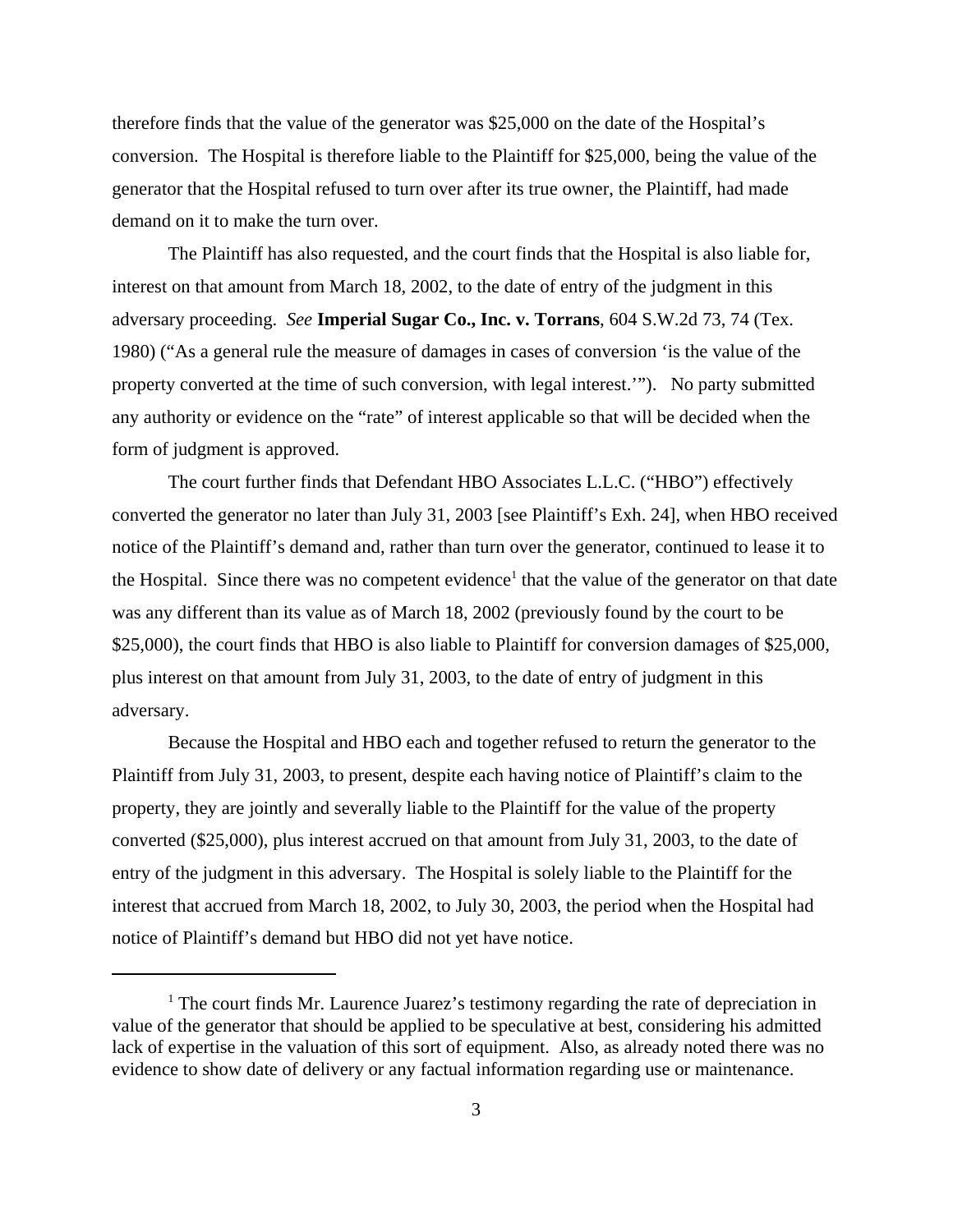#### **2. HBO's Breach of Warranty and Indemnification Obligation**

Section  $2A.211(a)$  of the Texas Business & Commerce Code provides that a lessor of personal property warrants that it has good title to the property being leased–i.e., gives the lessee a "warranty against interference." Specifically, § 2A.211(a) provides that "[t]here is in a lease contract a warranty that for the lease term no person holds a claim to or interest in the goods that arose from an act or omission of the lessor other than a claim by way of infringement or the like, which will interfere with the lessee's enjoyment of its leasehold interest."

While the Lease between HBO and the Hospital in this case contains a general disclaimer of warranties, Texas Business & Commerce Code § 2A.214(d) provides that the implied warranty against interference may be excluded only if the lease contains specific and conspicuous written language doing so.<sup>2</sup> "Conspicuous" is defined as "so written, displayed, or presented that a reasonable person against which it is to operate ought to have noticed it." Tex. Bus. & Comm. Code § 1.201(b)(10) (2005). Examples of "conspicuous" terms are: "a heading in capitals equal to or greater in size than the surrounding text, or in contrasting type, font, or color to the surrounding text of the same or lesser size; and . . . language in the body of a record or display in larger type than the surrounding text, or in contrasting type, font, or color to the surrounding text of the same size, or set off from surrounding text of the same size by symbols or other marks that call attention to the language." Id.

The court finds that the Lease in question here did not contain such conspicuous language and therefore did not satisfy § 2A.214(d)'s requirements. HBO therefore did not properly disclaim the implied warranty against interference and the Hospital did not waive that warranty. The court therefore finds that HBO breached its implied warranty against interference, and is liable to the Hospital for damages incurred as a result of such breach. Those damages include what the Hospital pays to the Plaintiff on its liability for conversion under the judgment entered in this adversary proceeding. Such damages would normally include the Hospital's attorneys

<sup>&</sup>lt;sup>2</sup> "To exclude or modify a warranty against interference or against infringement (Section 2A.211) or any part of it, the language must be specific, be by a writing, and be conspicuous, unless the circumstances, including course of performance, course of dealing, or usage of trade, give the lessee reason to know that the goods are being leased subject to a claim or interest of any person." Tex. Bus. & Comm. Code § 2A.214(d) (2005).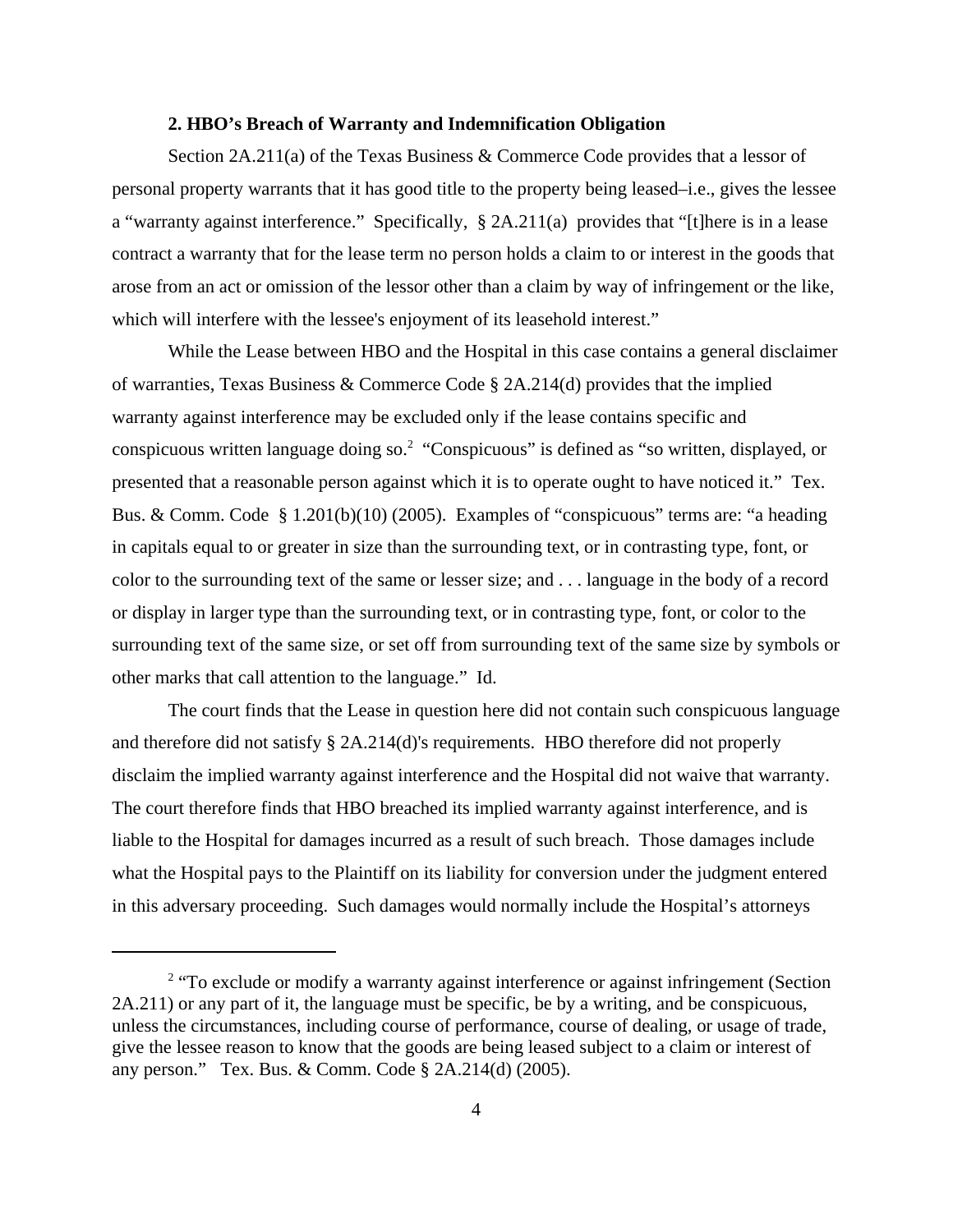fees and costs incurred in defending this suit, however the cross claim pleading only sought reimbursement or indemnity for the "sums PAN AMERICAN pays or is found to owe to J&S." Attorneys fees were not awarded to Plaintiff J & S Hyperbaric Solutions, L.L.C. Therefore the court finds that no fees should be awarded in the judgment to the Hospital.

In finding HBO liable to the Hospital, the court does note that the Hospital in its closing arguments states that it did not expressly and formally plead breach of the implied warranty against interference in its cross-claim against HBO, but relies on a theory of contribution or indemnification for recovering damages from  $HBO$ <sup>3</sup> However, in the Hospital's allegations and prayer in its cross-claim in connection with this issue, it states:

To any extent the Court finds that PAN AMERICAN has converted or owes quantum meruit damages for the use of, any equipment belonging to J&S, for any period of time after February 1, 2002, PAN AMERICAN should be indemnified or made whole *pro tanto*, according to the covenant of quiet enjoyment and warranties of good title to the leased premises and improvements and/or equipment which have been either stated in the lease from HBO, or implied in that lease as a matter of law, or implied in that lease as a matter of mixed law and fact. . . . PAN AMERICAN prays upon its contingent cross-claim against HBO, that HBO be ordered to indemnify or hold harmless or pay contribution to PAN AMERICAN, commensurate with any sums PAN AMERICAN pays or is found to owe J&S, the basis for such contribution, indemnification, or hold harmless, being the express and/or implied warranties of title which emanate from HBO's lease of the equipment to PAN AMERICAN.

The court finds this language, especially the language requesting that the Hospital "be . . . made whole *pro tanto*, according to the covenant of quiet enjoyment and/or warranties of good title to the leased . . . equipment which have been . . . implied in that lease [from HBO]," to be legally

<sup>&</sup>lt;sup>3</sup> The Hospital has provided no authority for its claim of indemnification. An obligation to indemnify arises by contract; in Texas, there is generally no "common law indemnification" except under very limited factual circumstances, which no party has argued are present in this case. *See* **Aviation Office of America, Inc. v. Alexander & Alexander of Texas, Inc.**, 751 S.W.2d 179, 180 (Tex. 1988) ("In **Cypress Creek Utility Service Co. v. Muller**, 640 S.W.2d 860, 863 (Tex. 1982), we held that the comparative negligence statute 'has abolished the common law doctrine of indemnity between joint tortfeasors even though the statute does not expressly mention that doctrine.' The only remaining vestiges of common law indemnity involve purely vicarious liability or the innocent product retailer situation."). Here, the Lease between HBO and the Hospital does not provide that HBO indemnifies the Hospital under any circumstances, and there is no evidence of any other agreement between the parties.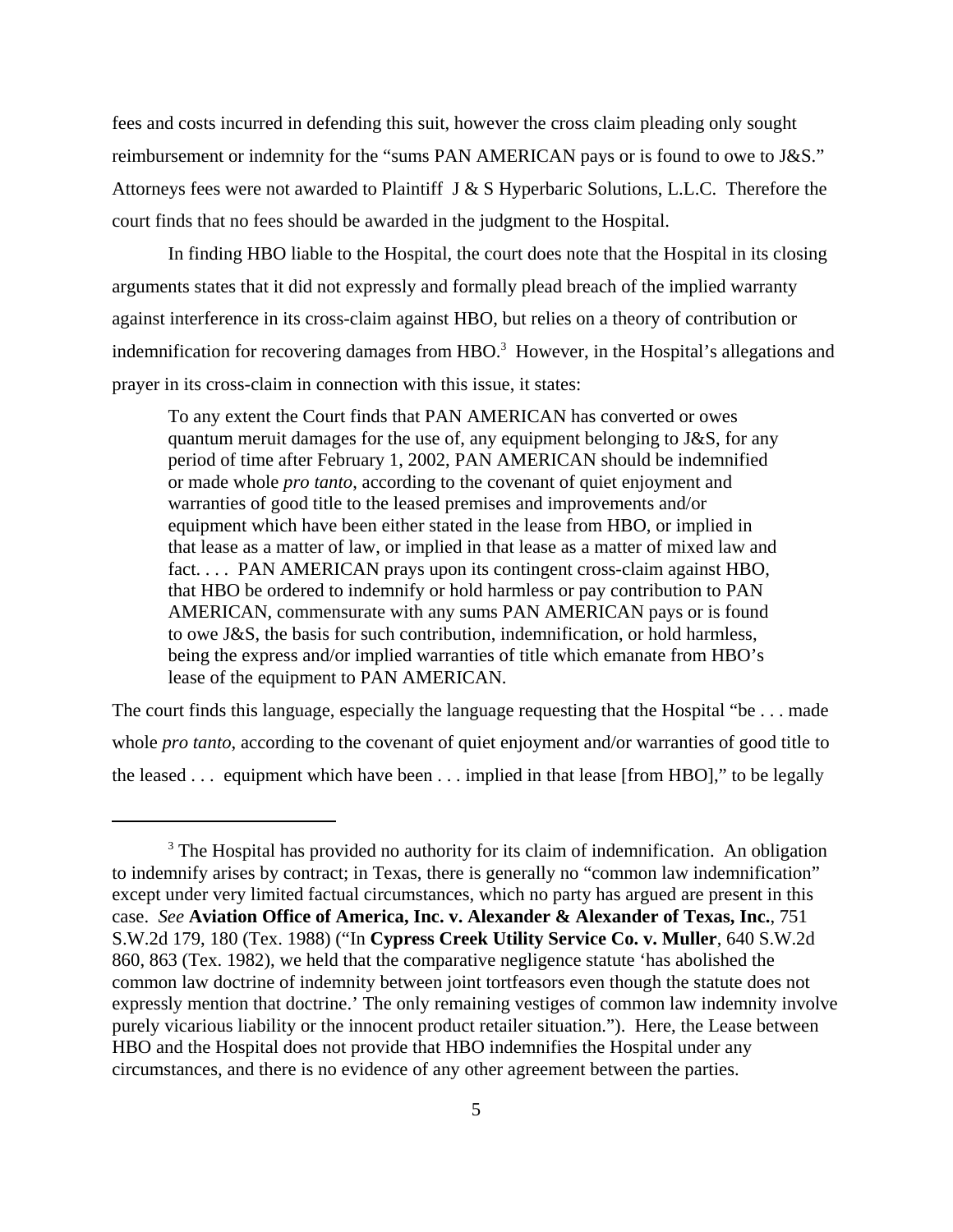sufficient to state a cause of action against HBO for a declaratory judgment that HBO breached the warranty against interference and is liable to the Hospital for any amount it pays on a judgment in favor of the Plaintiff on its conversion claim, plus the Hospital's attorneys fees and costs incurred in defending this suit. Such an interpretation of the pleadings is fair--HBO clearly had notice, since the issue was included in the Hospital's pre-trial order and attached proposed findings of fact and conclusions of law, and inasmuch as HBO expressly addressed the issue without objection in both its answer to the cross-claim and its post-hearing arguments. *See* Fed.R.Civ.P. 8 (a complaint must include only "a short and plain statement of the claim showing that the pleader is entitled to relief" and "[a]ll pleadings shall be so construed as to do substantial justice"); *see also* **Swierkiewicz v. Sorema N.A.**, 534 U.S. 506 (2002) (to provide a short and plain statement of the claim showing that the pleader is entitled to relief, as is required to satisfy pleading requirements, a complaint must simply give the defendant fair notice of what the plaintiff's claim is and the grounds upon which it rests).

To the extent necessary or appropriate, the court alternatively finds that even if not alleged in the pleadings, the claim against HBO for breach of warranty against interference was tried by the parties by consent, such that the Hospital's pleadings may be considered to be amended to conform to the arguments and evidence on the issue. Federal Rule of Civil Procedure 15(b) provides, in pertinent part:

**Amendments to Conform to the Evidence.** When issues not raised by the pleadings are tried by express or implied consent of the parties, they shall be treated in all respects as if they had been raised in the pleadings. Such amendment of the pleadings as may be necessary to cause them to conform to the evidence and to raise these issues may be made upon motion of any party at any time, even after judgment; but failure so to amend does not affect the result of the trial of these issues. . . .

*See also* **Falls Industries, Inc. v. Consolidated Chemical Industries, Inc.**, 258 F.2d 277 (5th Cir. 1958) (amendments of pleadings to conform to proof are permitted under this rule in order to bring pleadings into line with issues actually developed during the trial, even though the issues were not adequately presented in the pleadings); *see also* **H.B. Fuller Co. v. Kinetic Systems, Inc.**, 932 F.2d 681 (7<sup>th</sup> Cir. 1991) (parties impliedly consented to litigate revocation of acceptance issue with regard to count of complaint entitled "Contract Rescission" where parties